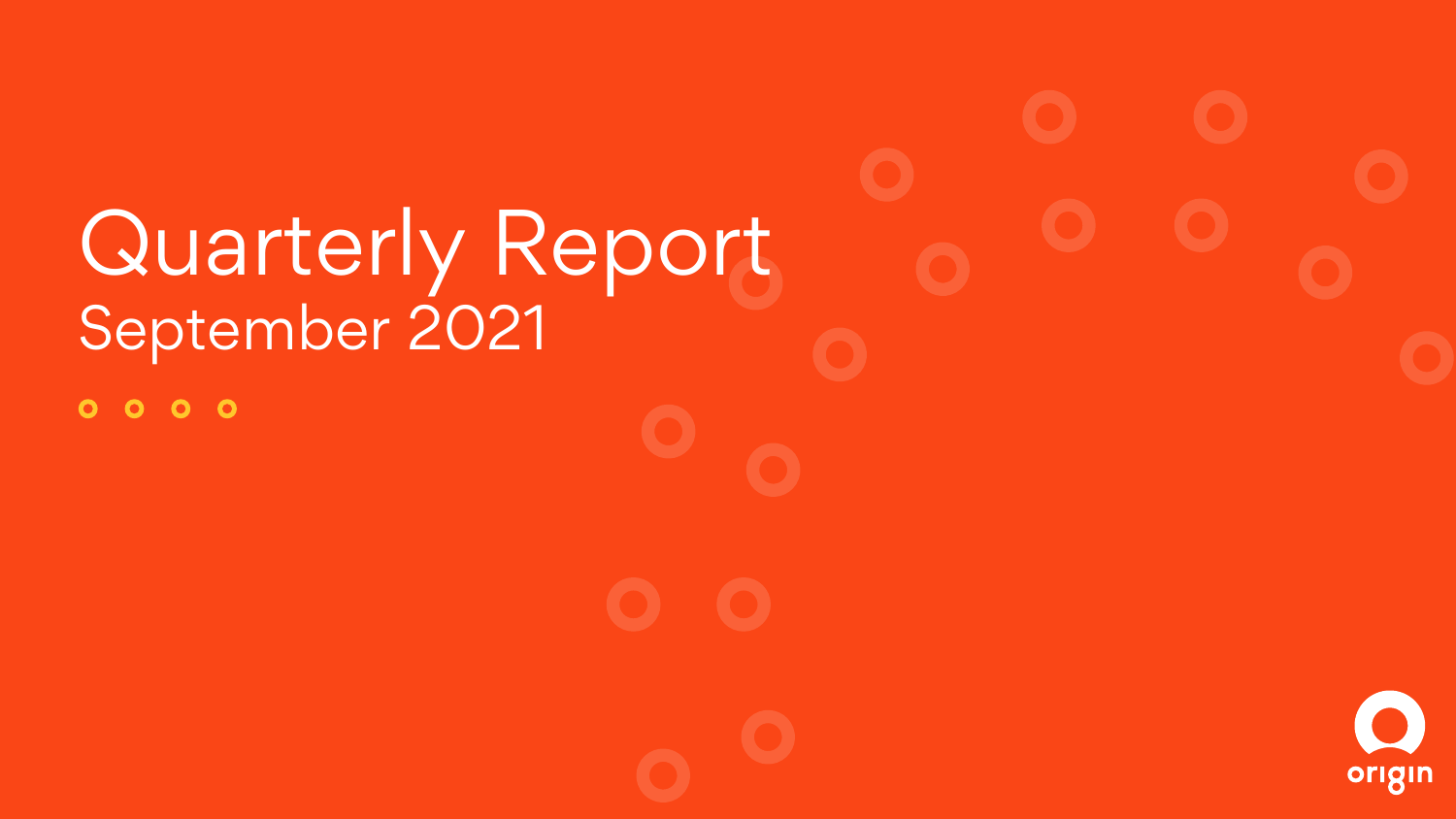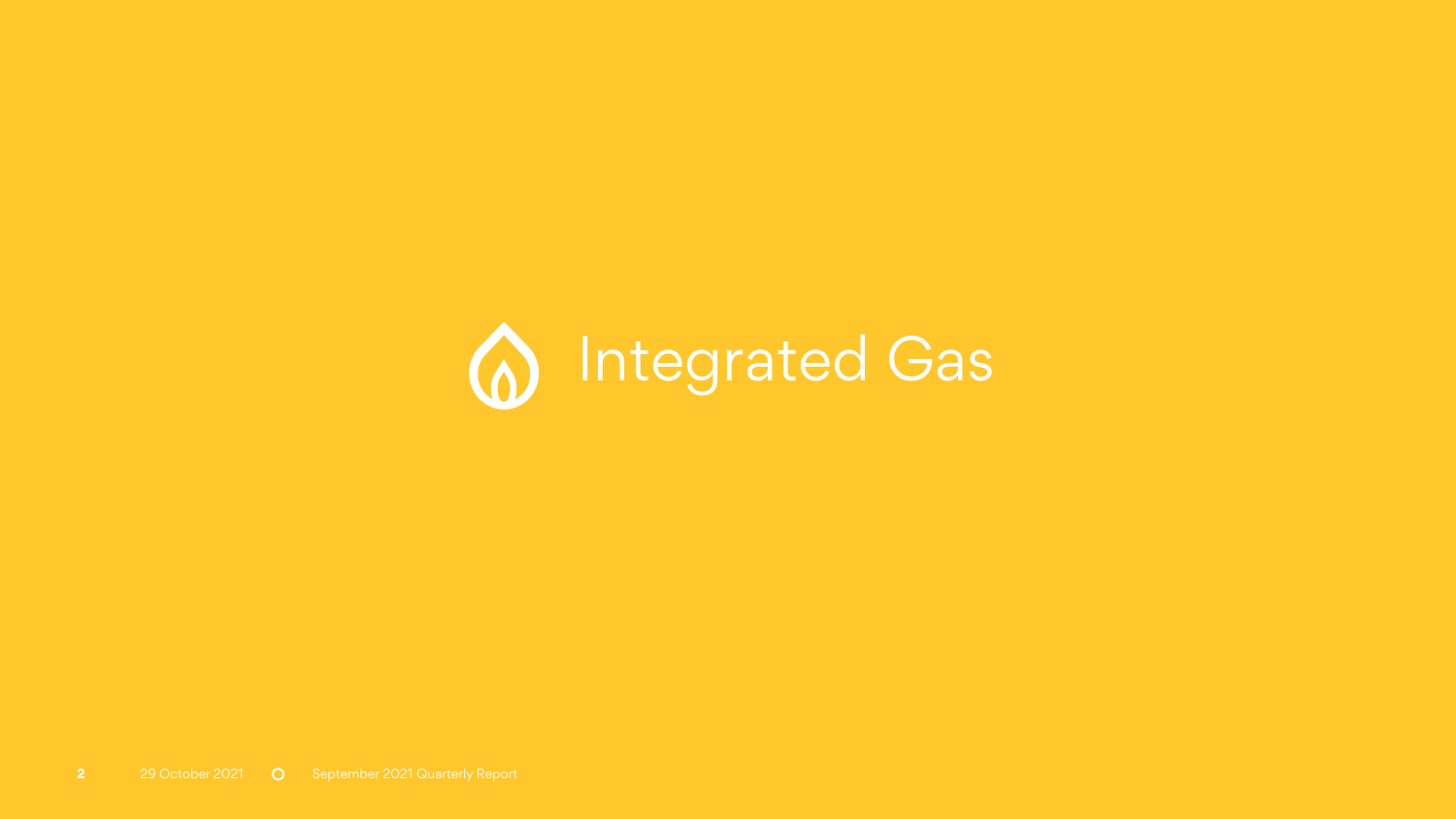## Oil and LNG markets



- APLNG's effective oil price in the Sep-21 quarter was US\$65/bbl (A\$88/bbl), up from US\$51/bbl (A\$66/bbl) in the Jun-21 quarter and up from US\$43/bbl (A\$60/bbl) in the Sep-20 quarter
- Both oil and spot LNG prices improved in the quarter driven by continued recovery in global demand and persistent supply bottlenecks. Low consumer inventory and producer spare capacity levels have supported further price increases since September, improving the outlook for the Dec-21 quarter
- No spot LNG cargoes were delivered during the quarter due to planned downstream maintenance. APLNG has sold three JKMlinked spot cargoes for delivery in the Dec-21 quarter. Mix of contract and spot LNG sales for H2 FY2022 is yet to be determined

1) The use of this content was authorised in advance. Any further use or redistribution of this content is strictly prohibited without written permission by IHS Markit.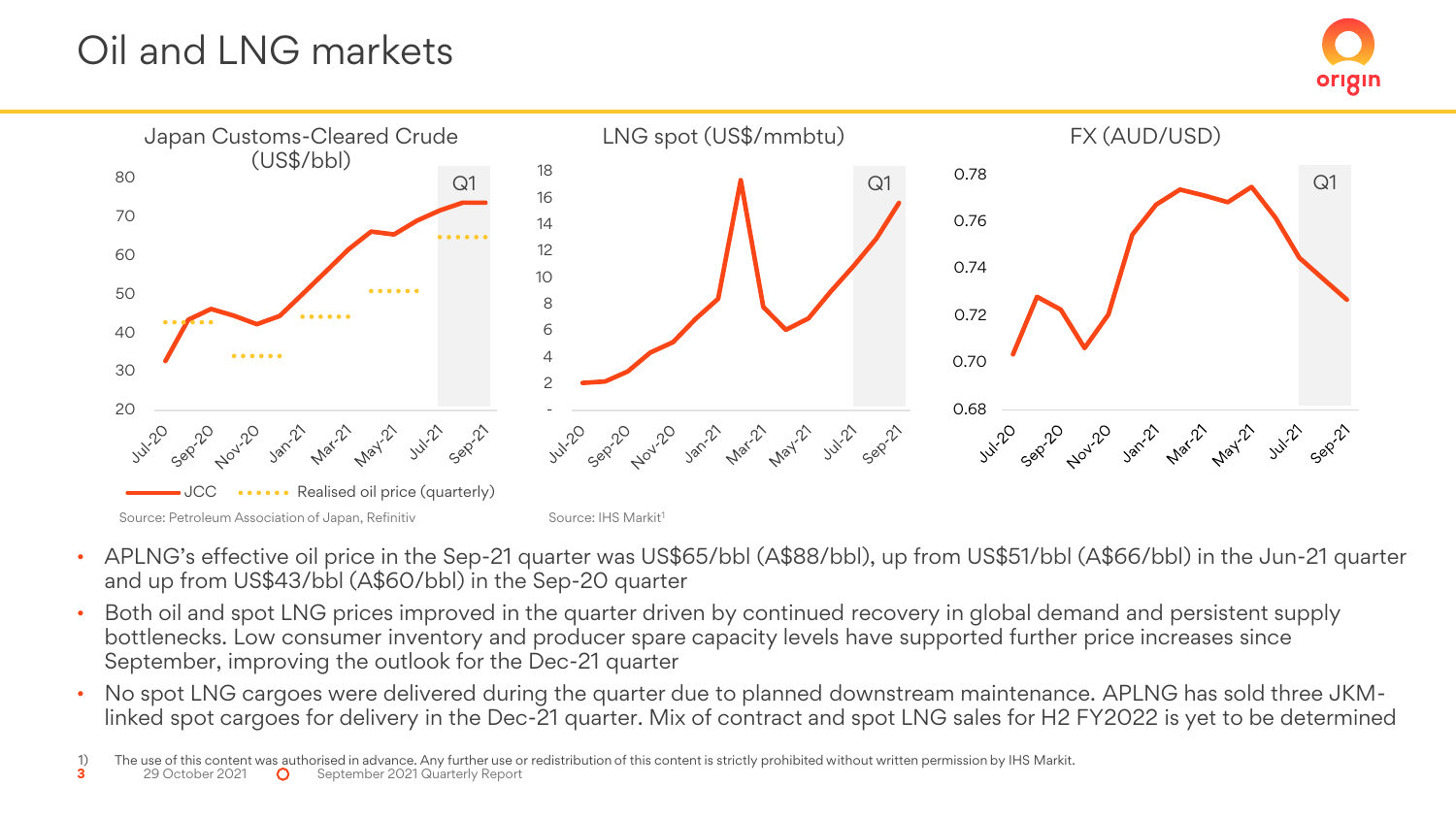## APLNG production and sales stable





- Sep-21 quarter production up 1% compared to Jun-21 quarter
- Sep-21 quarter sales volume slightly lower than Jun-21 quarter due to the impact of a 31-day planned downstream shutdown conducted during the quarter

#### **4** 29 October 2021 **O** September 2021 Quarterly Report





- FYTD-22 production up 1% compared to Sep-20 quarter:
	- − Increase at Condabri, Talinga and Orana reflecting reduced production in the prior period in response to lower demand and planned maintenance
	- − Partially offset by slightly lower than expected production at Spring Gully due to decline rates in legacy wells, coupled with well and supply chain constraints
- FYTD-22 sales volume up 10% primarily reflecting more volumes lifted from non-operated production and more purchased gas via swaps during downstream maintenance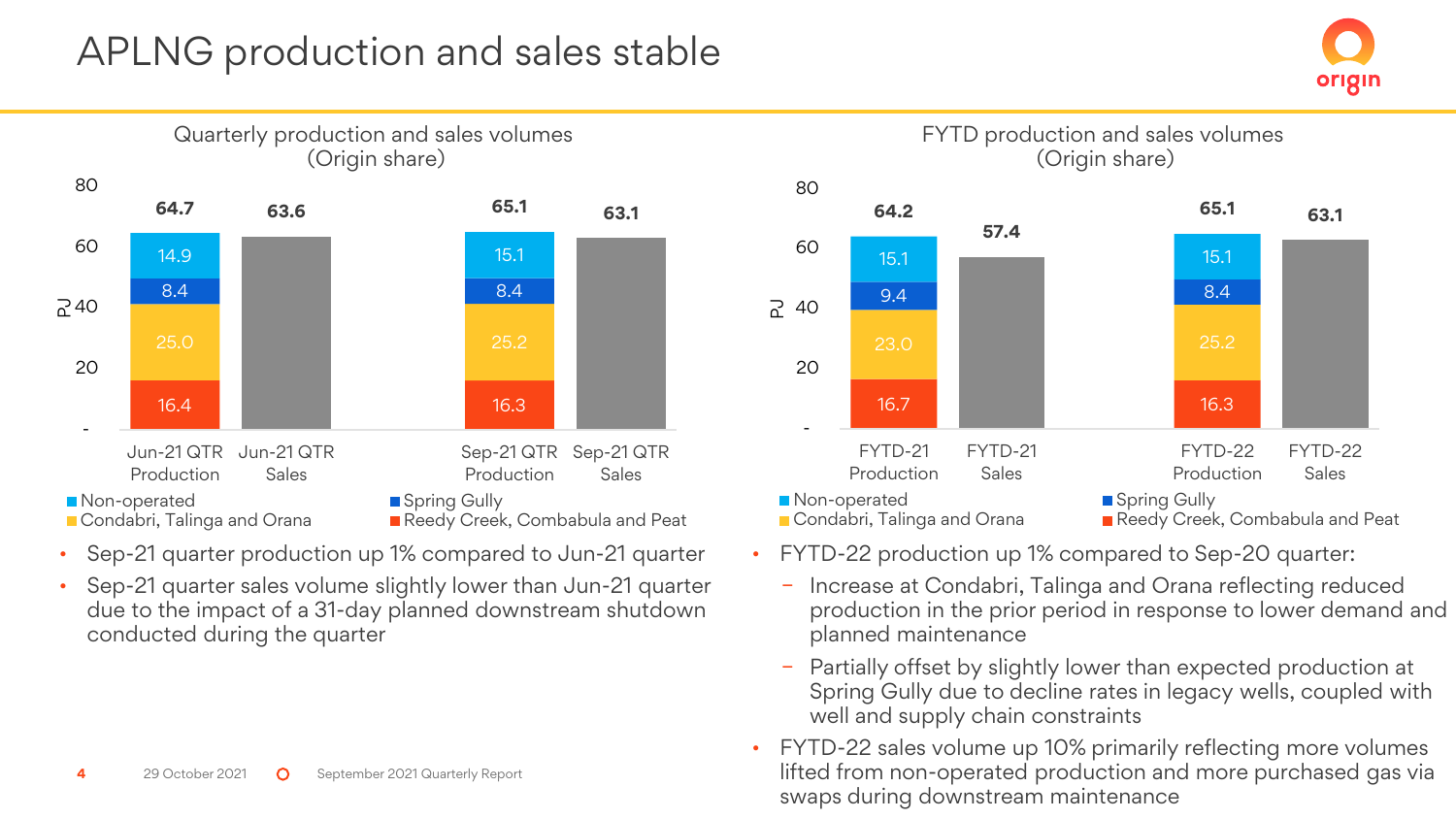## APLNG revenue up 25% on prior quarter and 69% on prior year

 $\frac{E}{4}$ 



- APLNG revenue up 25% from Jun-21 quarter:
	- − LNG revenue up 15% driven by higher realised oil prices, partially offset by lower volumes due to planned downstream maintenance
	- Domestic revenue up 75% primarily driven by higher short-term contract volumes and prices



- APLNG revenue up 69% from Sep-20 quarter:
	- − LNG revenue up 52% primarily driven by higher realised oil prices with more volumes delivered to long term buyers
	- − Domestic revenue up 180% primarily driven by higher short-term contract prices and volumes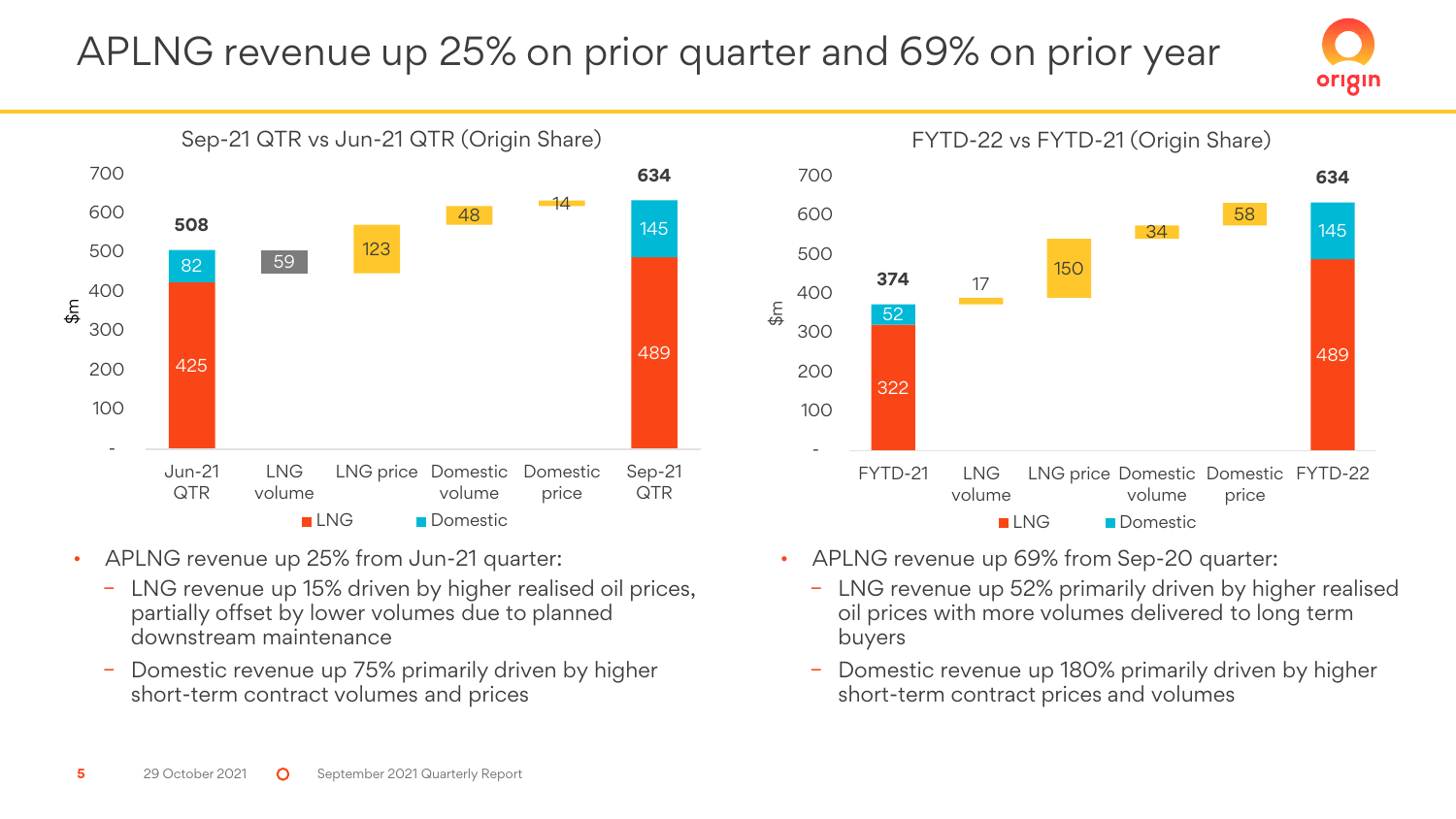## APLNG capital expenditure (Origin share)





• Capex was stable from Jun-21 quarter in line with planned phasing of operated spend and non-operated development activity



• Capex was down \$29 million (46%) driven by decreased operated development activity enabled by strong field performance

- 1) APLNG capex is reported on an accrual basis.
- **6** 29 October 2021 **O** September 2021 Quarterly Report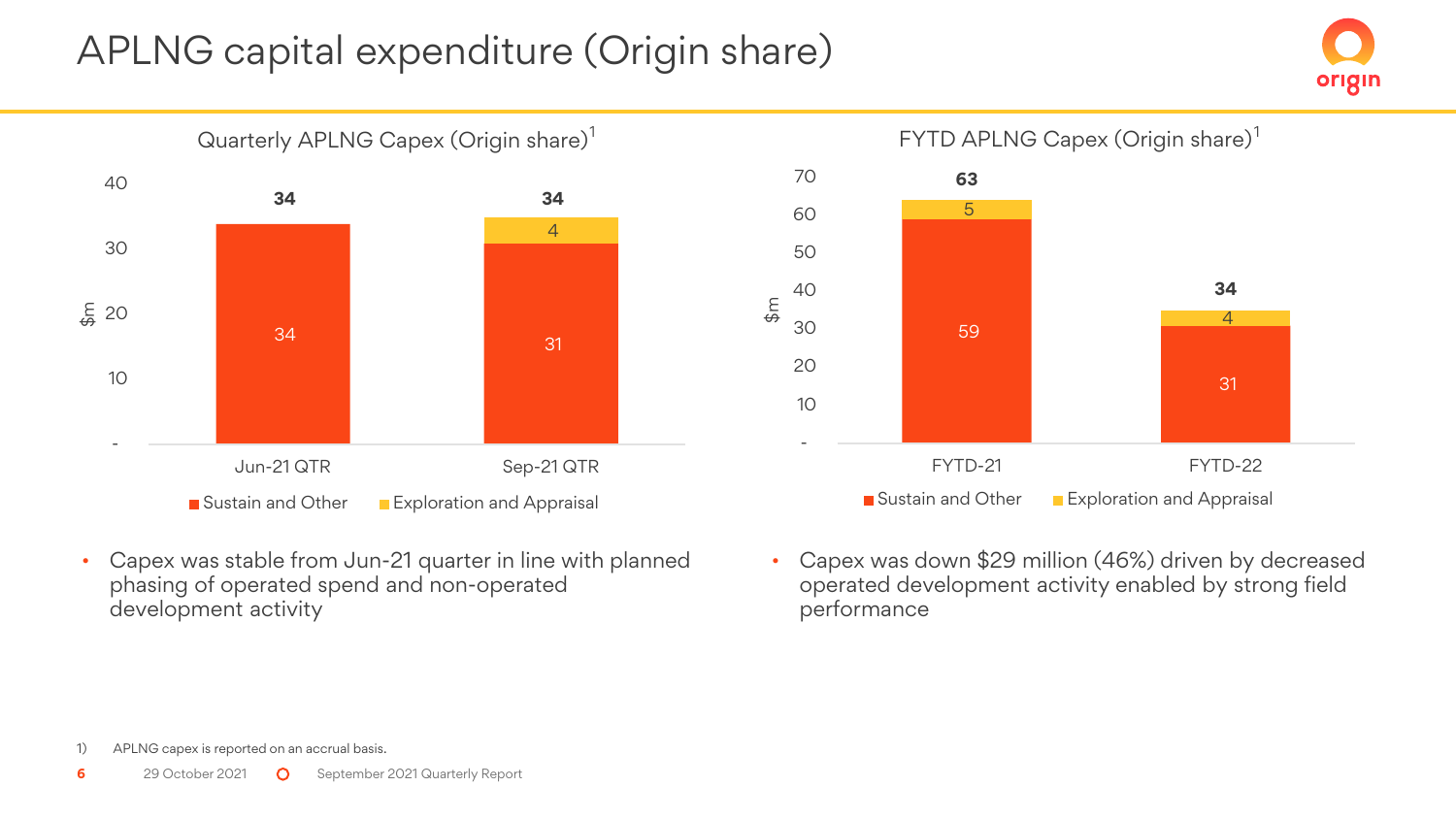## Integrated Gas – Origin capex and E&A



- In the Beetaloo Basin, further production testing at the Amungee NW 1H well recorded positive results with average gas flow rate of 1.02 MMscf/day observed over a 45-day period from only a portion of the well. Production testing was concluded at the Kyalla 117 well and the well has been shut in. Velkerri 76 S2-1 well was drilled to total depth in October with observations during drilling indicating that the Velkerri shales at this location are within the wet gas window
- In the Canning Basin, Rafael 1 well was spudded with drilling operations continuing. Currajong 1 well was drilled and has been suspended while data is examined as no oil was recovered from the tested zones. A 2D seismic acquisition program was successfully completed

 $\epsilon$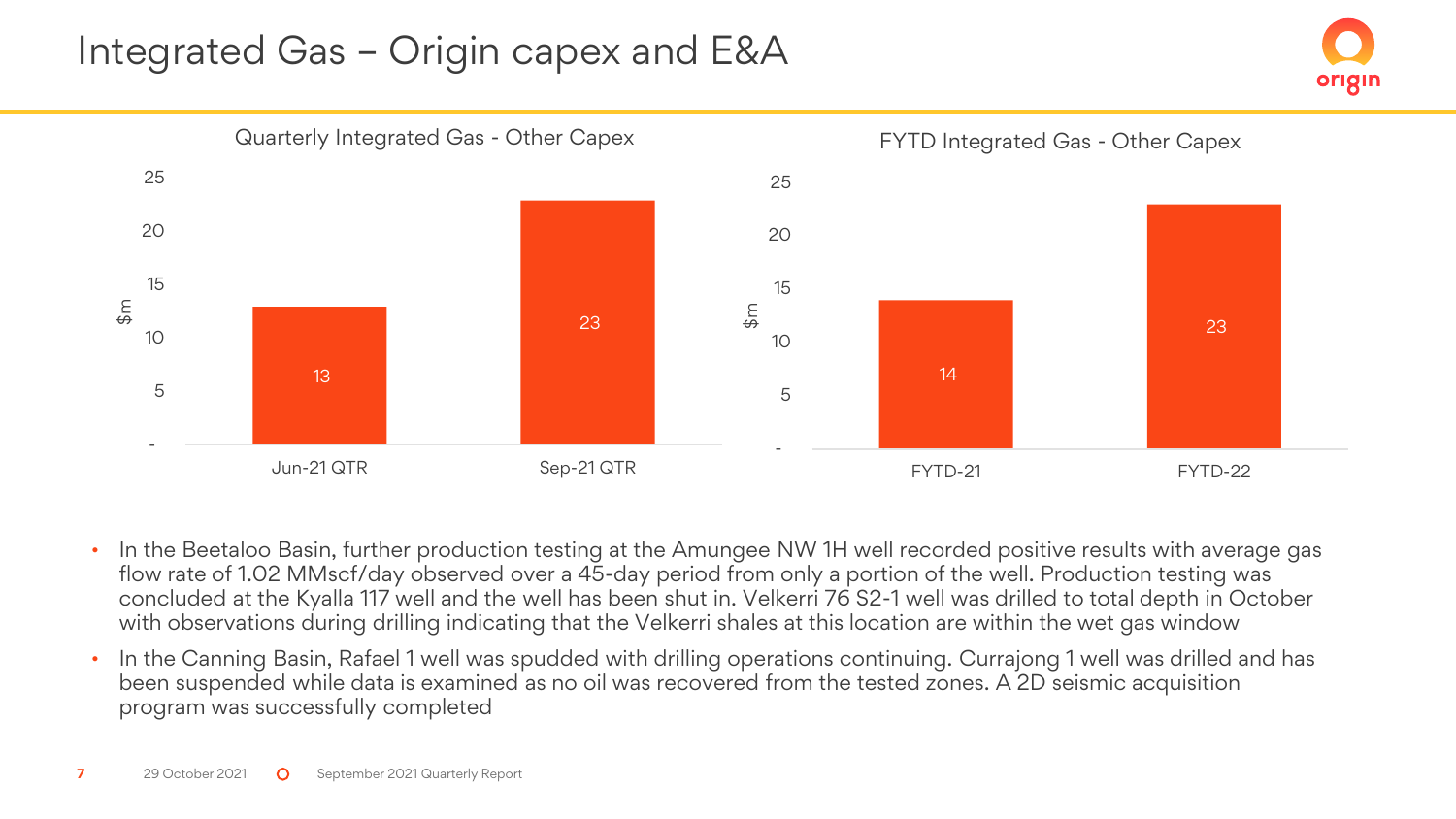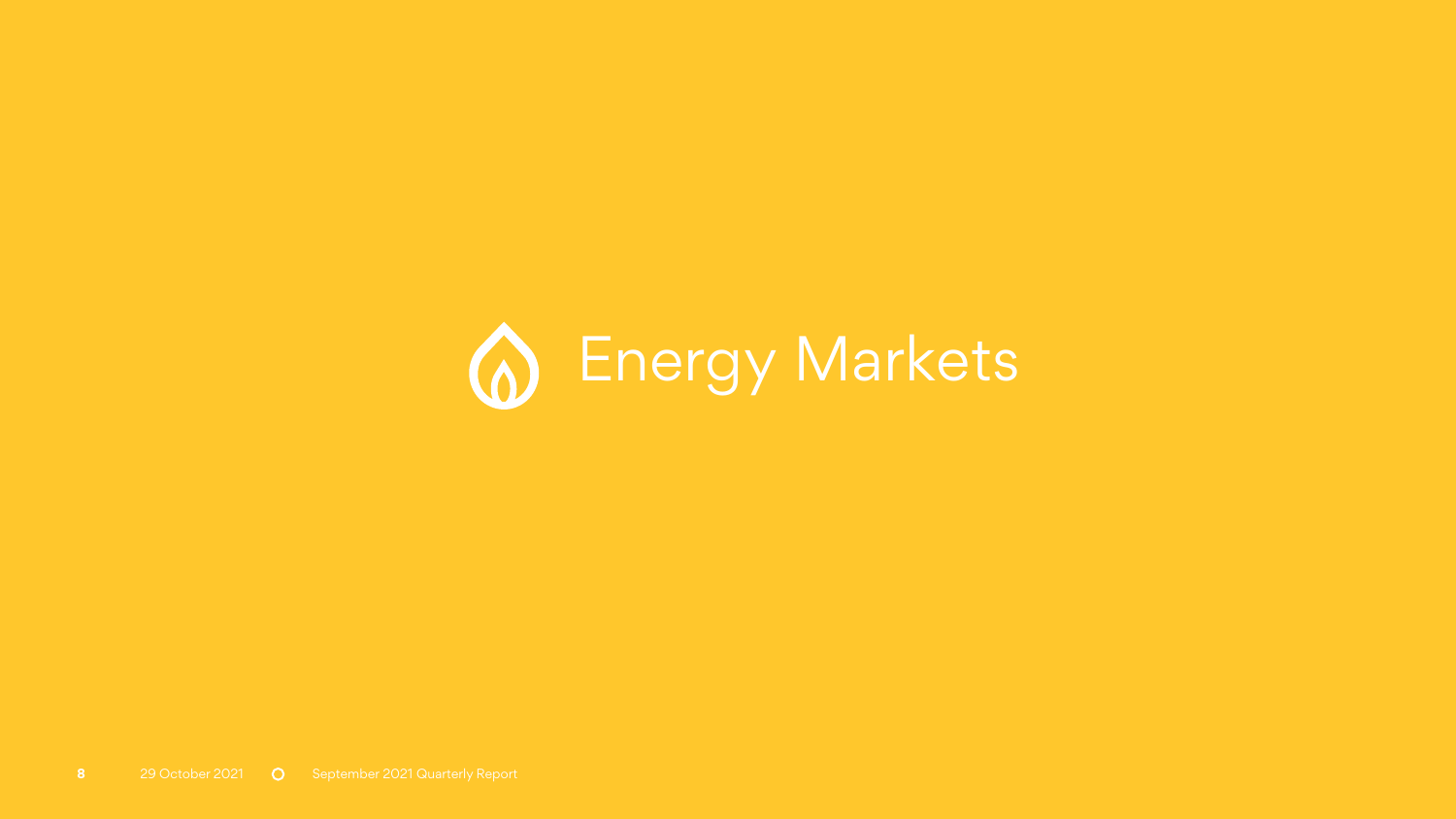## Electricity and natural gas markets



- Average NEM spot electricity price for Sep-21 quarter was \$66.1/MWh, down from \$94.7/MWh in Jun-21 quarter, but an increase from \$42.2/MWh in Sep-20 quarter:
	- Decrease from Jun-21 quarter due to fewer unplanned baseload outages and increased renewable availability
	- Increase from Sep-20 quarter due to unplanned baseload outages and higher fuel costs for coal and gas generation
- Average east coast spot gas price for Sep-21 quarter was \$10.65/GJ, up from \$8.25/GJ in Jun-21 quarter and \$4.53/GJ in Sep-20 quarter:
	- Increase from Jun-21 quarter driven by higher seasonal demand due to seasonality, lower storage levels and production outages
	- Increase from Sep-20 quarter driven by price recovery from historically low 2020 levels and higher LNG exports in Queensland
- Considering cycling units at Eraring to improve operational efficiency in a subdued spot market environment. Standby units are expected to take three to five days to be returned to service, dependent on the period of outage.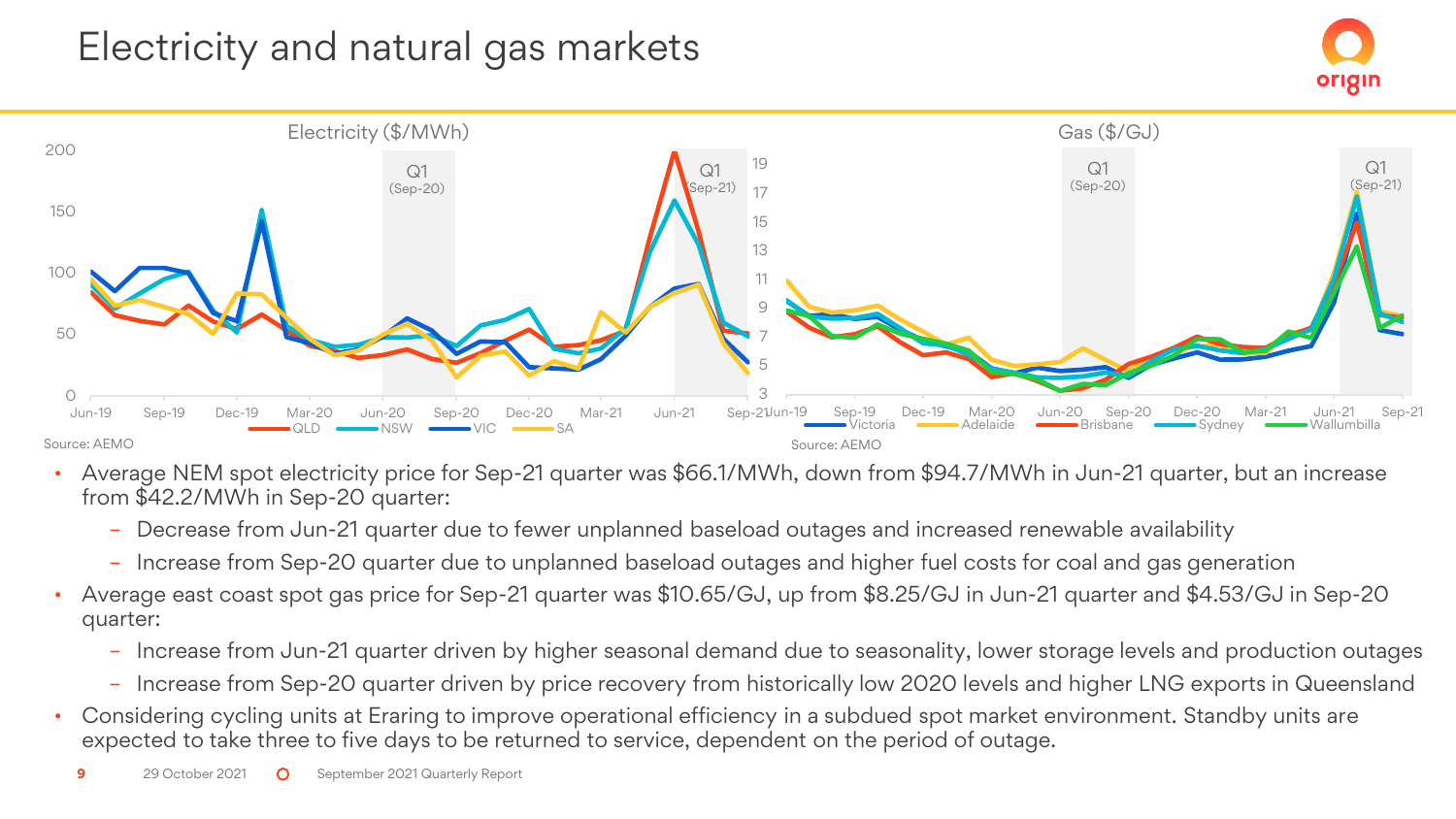



## COVID-19 Impact on Demand (Weather Corrected) - All States

Source: Origin customer meter data and internal analysis

- Weather corrected electricity demand across all states is 4.5% lower than pre COVID-19 levels having significantly recovered from a low of 10% in Apr-20
- Residential volumes remained ~4% above pre COVID-19 levels with an increase in working from home
- C&I and SME volumes are down 10% and 8% respectively, driven by lower demand from service sectors such as travel, hospitality, recreation and education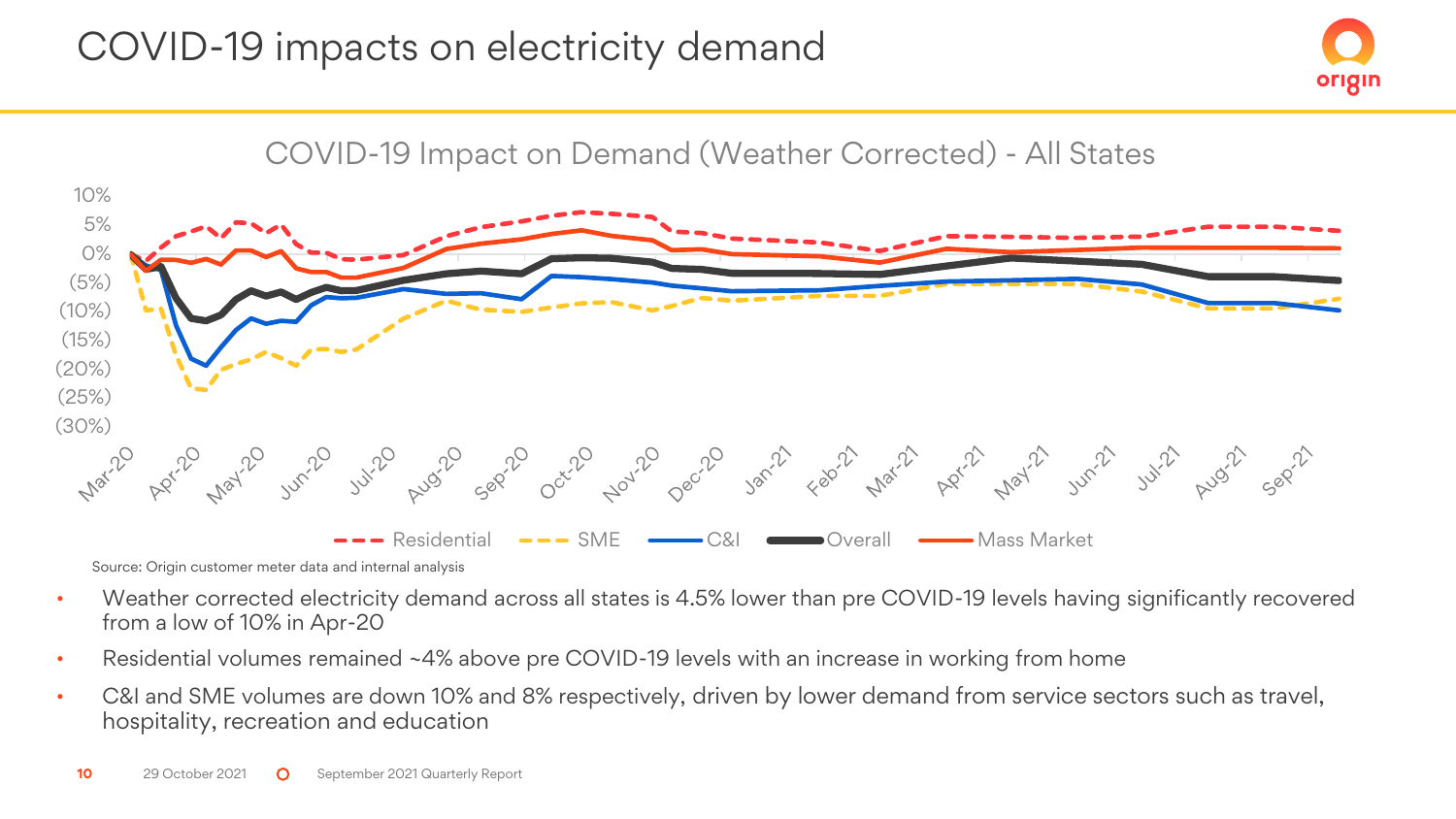

- **8.9** Retail volumes flat on Sep-20 quarter due to
	- COVID-19 impacts (+0.1 TWh) with higher residential demand due to lockdowns;
	- offset by lower usage due to solar and energy efficiency (-0.1 TWh)

- stable customer numbers
- Business volumes up 6% or 0.2 TWh on Sep-20 quarter with by COVID-19 impacts more than offset by net customer wins, including sales to the Portland smelter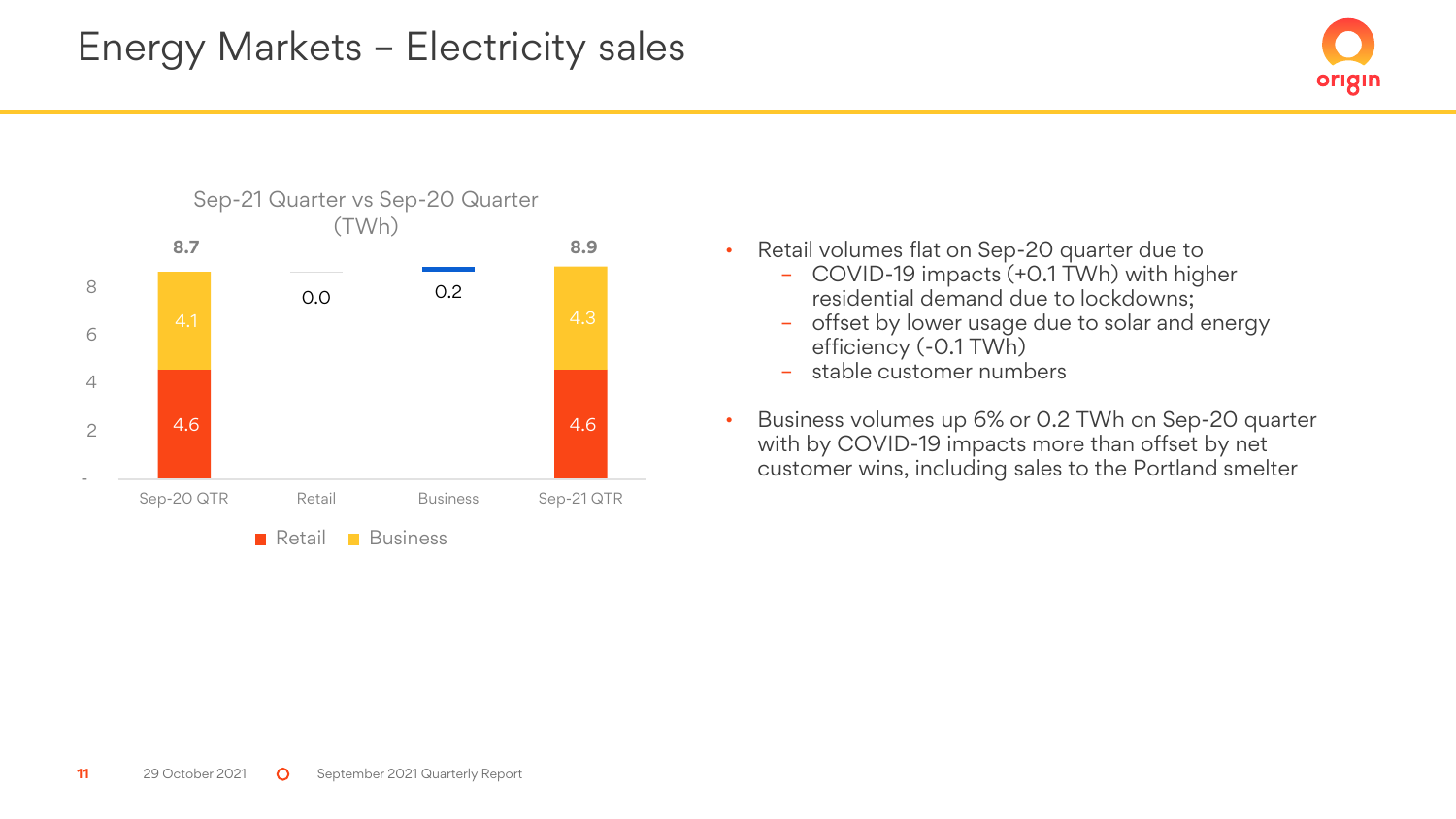

- Retail volumes flat on Sep-20 quarter due to:
	- higher customer numbers (+0.2 PJ); and
	- increased demand due to COVID-19 (+0.3 PJ); offset by

- a milder winter (-0.5 PJ).
- Business volumes down 14% on Sep-20 due to expiration of contracts and COVID-19 impacts, partly offset by new sales.
- Gas to generation up 10% on Sep-20 quarter due to higher pool prices and to cover a planned outage at Eraring.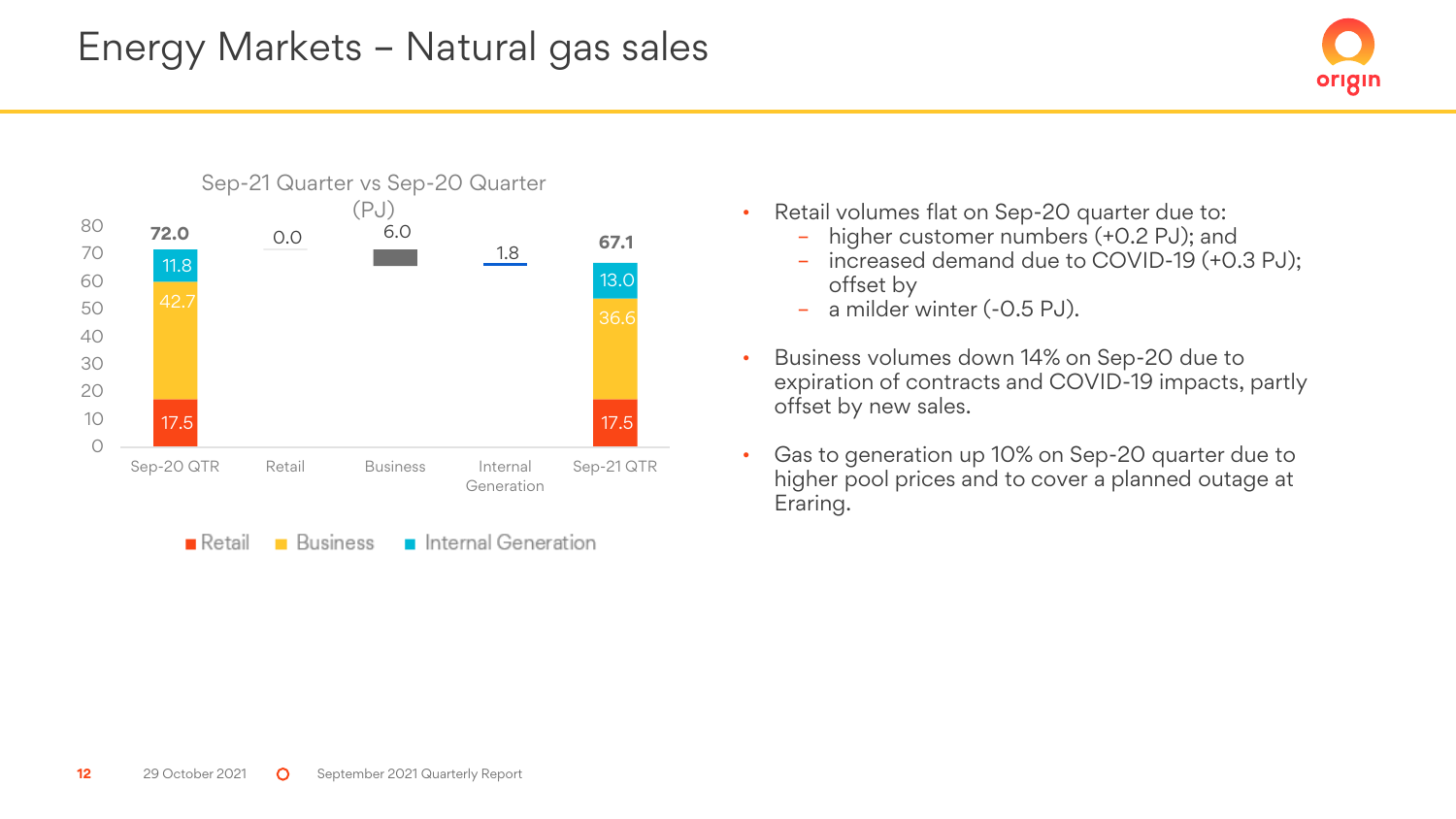

#### Quarterly Energy Markets capex and investments (\$m)



- Capex spend in Sep-21 quarter included generation maintenance (\$18 million), spend on the move to 5 minute settlement of pool prices and the Kraken licence and retail platform (\$33 million).
- Investment spend in Sep-21 quarter relates to deferred consideration for the initial 20% equity investment in Octopus Energy announced in May 2020.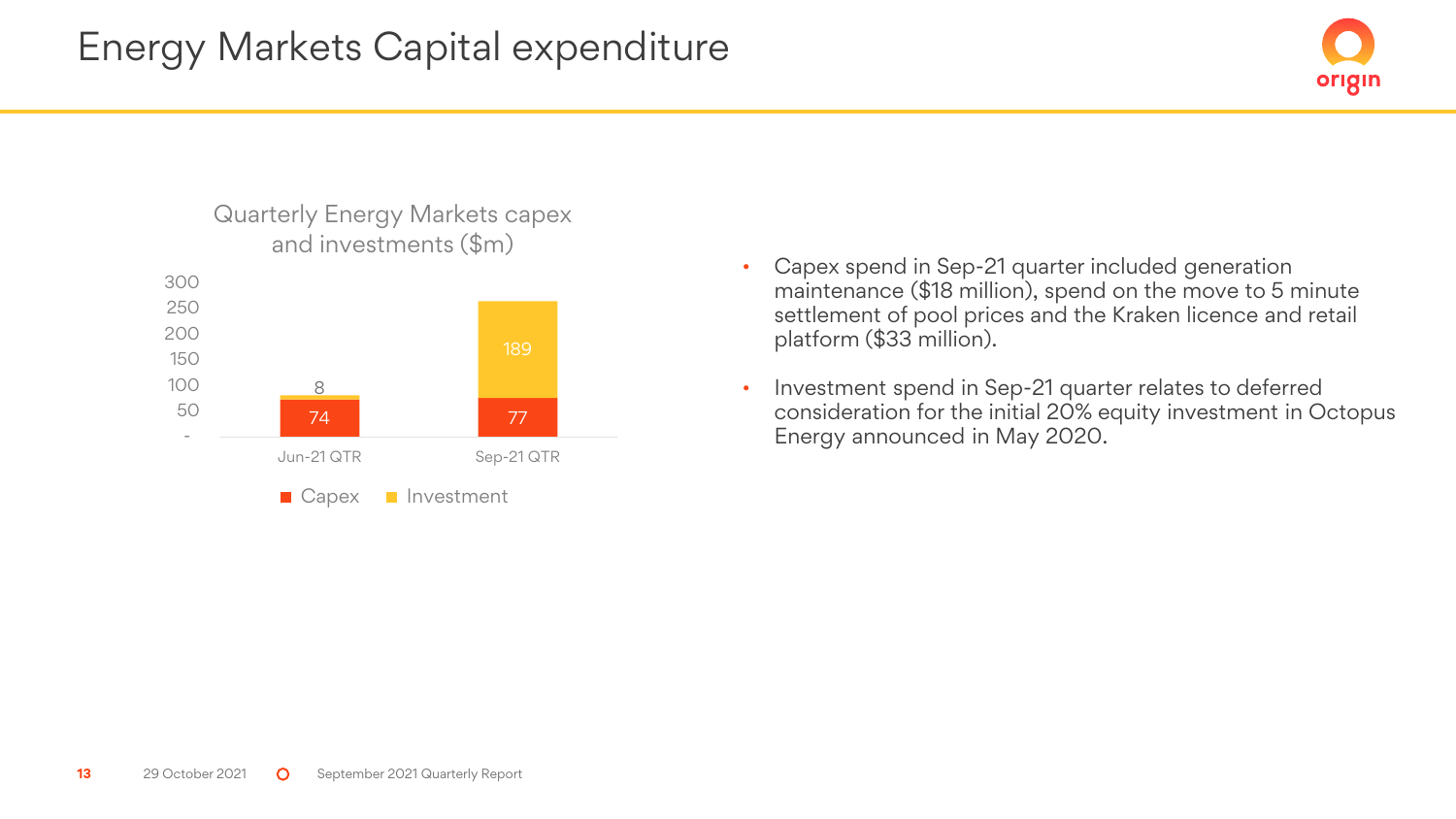$\bullet$  $\bullet$ Data tables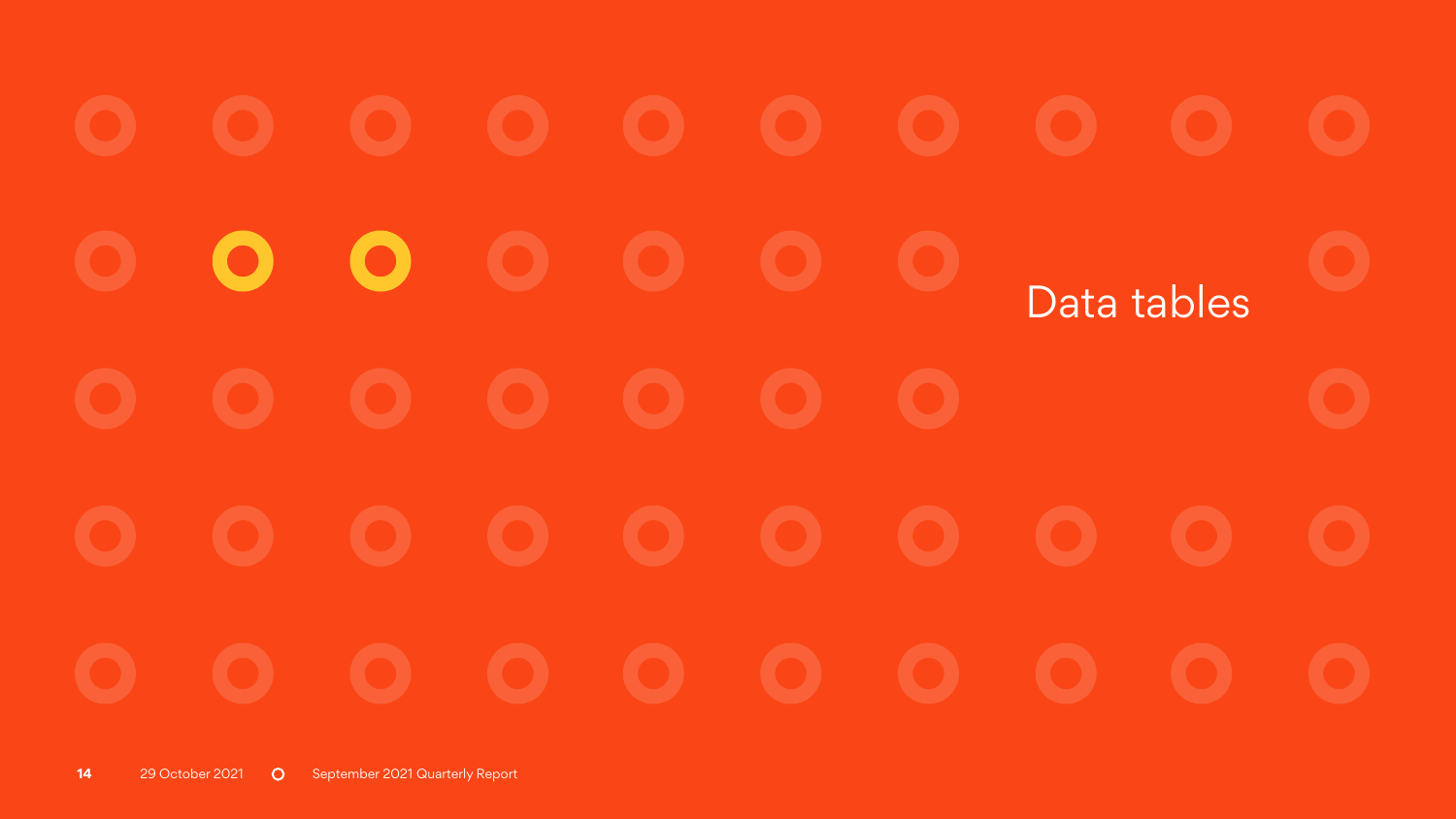| <b>APLNG</b>             | <b>Unit</b>  | Sep-21QTR     | <b>Jun-21QTR</b>         | % Change | Sep-20 QTR | % Change |
|--------------------------|--------------|---------------|--------------------------|----------|------------|----------|
| <b>Total production</b>  | PJ           | 173.6         | 172.6                    | 1%       | 171.3      | $1\%$    |
| <b>Total sales</b>       | PJ           | 168.2         | 169.7                    | (1%)     | 153.0      | 10%      |
|                          |              |               |                          |          |            |          |
| <b>LNG</b>               |              |               |                          |          |            |          |
| Production               | kt           | 2,030.3       | 2,284.7                  | (11%)    | 2,002.2    | $1\%$    |
| Sales                    | kt           | 2,011.4       | 2,300.4                  | (13%)    | 2,008.3    | 0%       |
| Commodity revenue        | \$m\$        | 1,304.6       | 1,133.8                  | 15%      | 859.5      | 52%      |
| Average realised price   | US\$/mmbtu   | 9.09          | 7.23                     | 26%      | 5.81       | 56%      |
|                          |              |               |                          |          |            |          |
| Domestic gas             |              |               |                          |          |            |          |
| Sales                    | PJ           | 56.7          | 42.2                     | 34%      | 41.7       | 36%      |
| Commodity revenue        | \$m\$        | 385.4         | 219.8                    | 75%      | 137.5      | 180%     |
| Average realised price   | $\sqrt{$GJ}$ | 6.79          | 5.21                     | 30%      | 3.30       | 106%     |
|                          |              |               |                          |          |            |          |
| APLNG capex <sup>1</sup> |              |               |                          |          |            |          |
| E&A                      | \$m\$        | $\mathcal{G}$ | $\overline{\phantom{0}}$ | n/a      | 12         | (25%)    |
| Sustain and Other        | \$m\$        | 81            | 90                       | (10%)    | 156        | (48%)    |

1) APLNG capex is reported on an accrual basis.

**15** 29 October 2021 **O** September 2021 Quarterly Report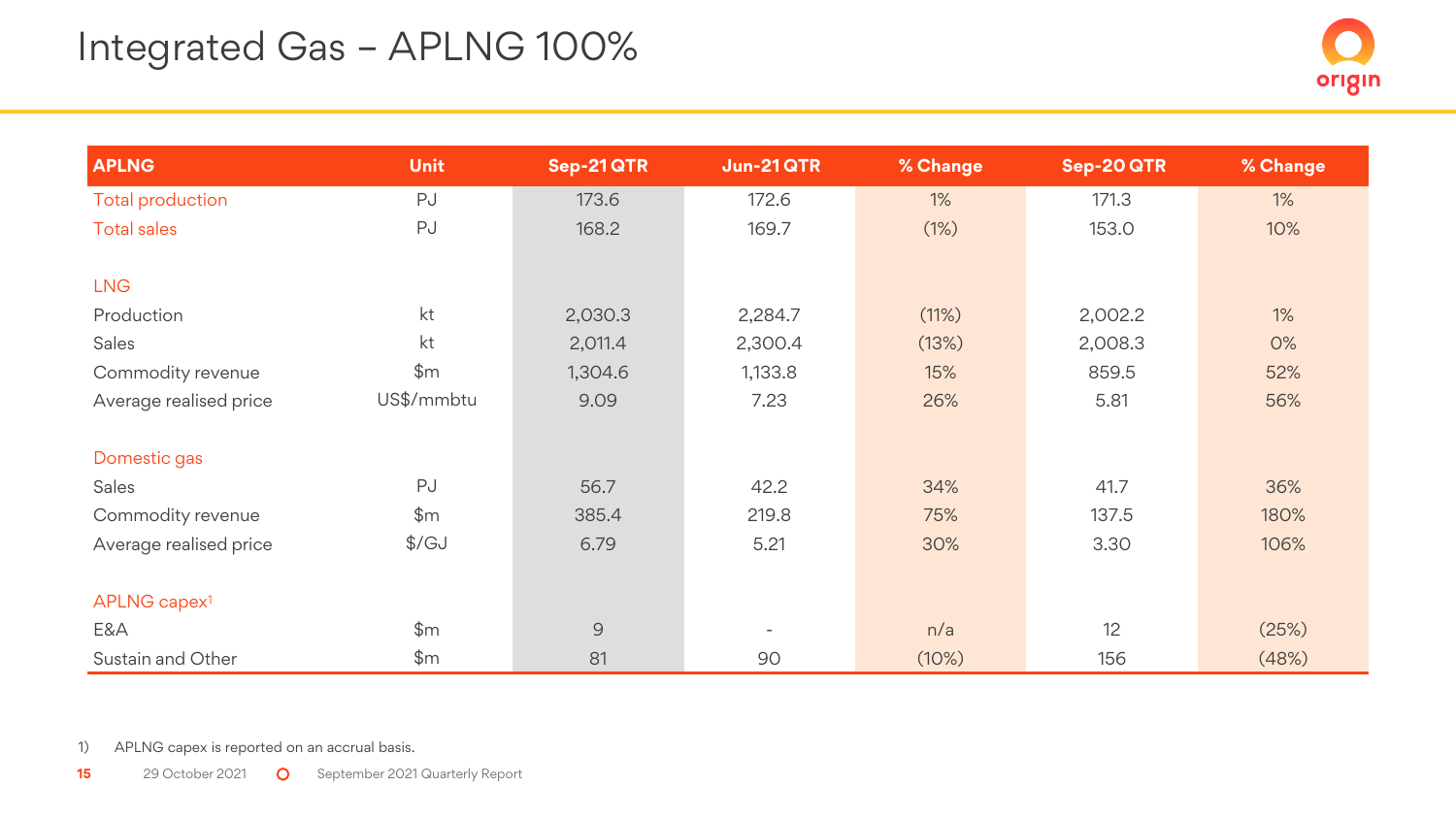## APLNG sources of gas – APLNG 100%



| <b>Production volumes</b>               | <b>Units</b> | Sep-21QTR | Jun-21 QTR | % Change | Sep-20 QTR | % Change |
|-----------------------------------------|--------------|-----------|------------|----------|------------|----------|
| Operated                                |              |           |            |          |            |          |
| Spring Gully                            | PJ           | 22.4      | 22.5       | (0%)     | 25.0       | (10%)    |
| Peat                                    | PJ           | 0.4       | 0.9        | (56%)    | 0.9        | (56%)    |
| Talinga                                 | PJ           | 18.8      | 18.4       | 2%       | 17.4       | 8%       |
| Orana                                   | PJ           | 16.3      | 16.5       | (1%)     | 13.5       | 21%      |
| Condabri                                | PJ           | 32.4      | 31.7       | 2%       | 30.5       | 6%       |
| Combabula/Reedy Creek                   | PJ           | 43.0      | 43.1       | (0%)     | 43.7       | (2%)     |
| <b>Total operated production</b>        | PJ           | 133.2     | 133.0      | 0%       | 131.1      | 2%       |
| Non-operated                            |              |           |            |          |            |          |
| Fairview (GLNG)                         | PJ           | 7.4       | 7.6        | (3%)     | 8.2        | (10%)    |
| Arcadia (GLNG)                          | PJ           | 1.9       | 1.6        | 19%      | 0.7        | 171%     |
| Angry Jungle (GLNG)                     | PJ           | 1.4       | 1.3        | 8%       | 0.9        | 56%      |
| Anya (QGC)                              | PJ           | 0.4       | 0.3        | 33%      | 0.3        | 33%      |
| Kenya East (QGC)                        | PJ           | 12.5      | 11.3       | 11%      | 14.0       | (11%)    |
| Kenya (QGC)                             | PJ           | 15.8      | 16.6       | (5%)     | 15.1       | 5%       |
| Bellevue (QGC)                          | PJ           | 1.0       | 1.0        | O%       | 1.0        | 0%       |
| Total non-operated production           | PJ           | 40.3      | 39.6       | 2%       | 40.3       | 0%       |
| <b>Total upstream production</b>        | PJ           | 173.6     | 172.6      | 1%       | 171.3      | 1%       |
| Natural gas purchases                   | PJ           | 3.8       | 3.2        | 19%      | 0.7        | 443%     |
| Changes in Upstream gas inventory/other | PJ           | 1.0       | 3.0        | (67%)    | (10.5)     | (110%)   |
| <b>Total sources of natural gas</b>     | PJ           | 178.4     | 178.7      | (0%)     | 161.5      | 10%      |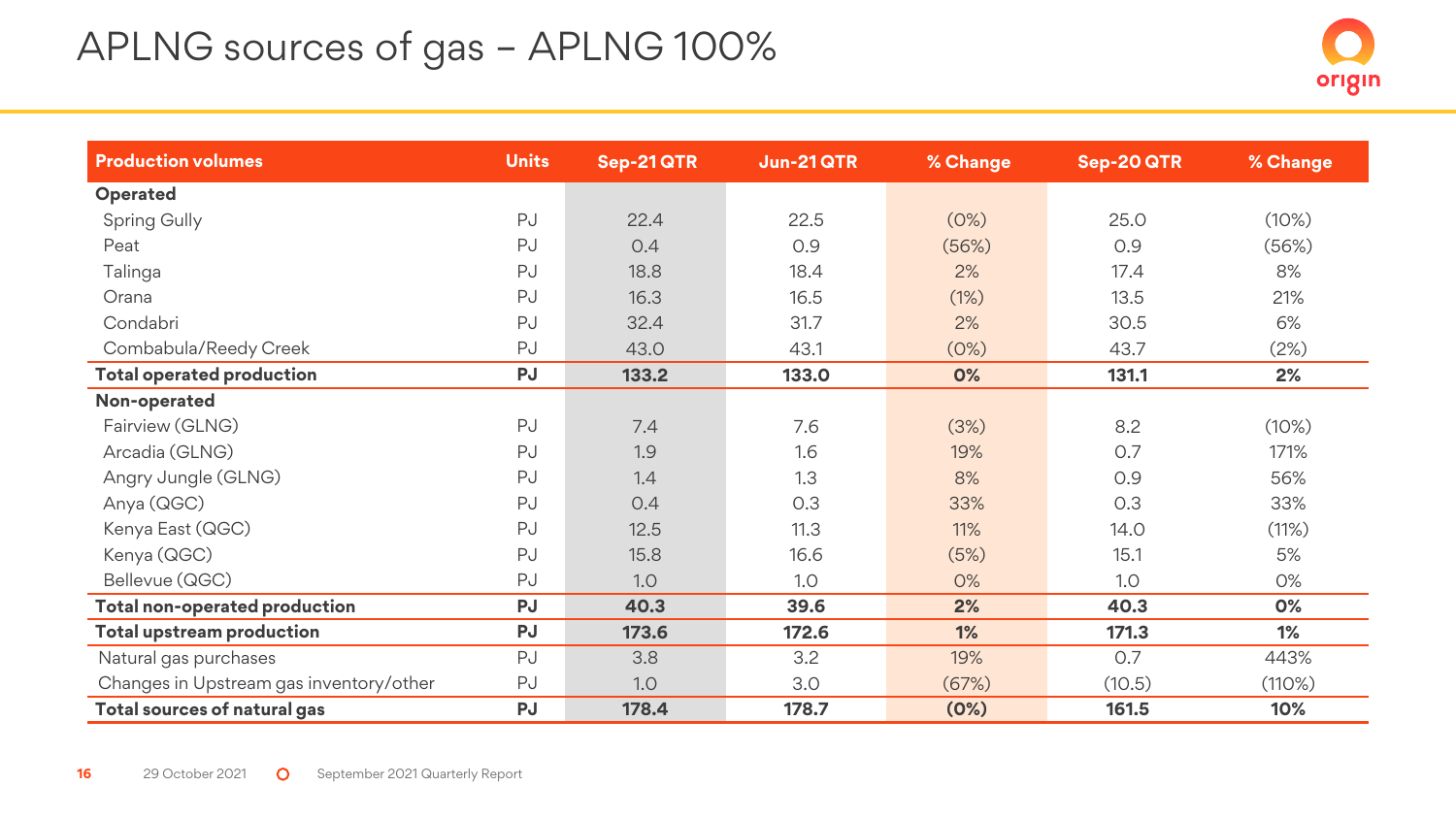### **APLNG Operated Production Wells**

|                         |          |                                                 |            |                          | <b>Development Wells</b>     |
|-------------------------|----------|-------------------------------------------------|------------|--------------------------|------------------------------|
|                         |          | <b>Avg daily</b><br>production<br>(APLNG share) |            | <b>Wells drilled</b>     | <b>Wells</b><br>commissioned |
| Spring Gully            |          | 243 TJ/d                                        | Sep-21 QTR | $\overline{\phantom{0}}$ | $\overline{\phantom{a}}$     |
| Bowen                   |          |                                                 | FYTD-22    | $\overline{\phantom{a}}$ | $\overline{\phantom{a}}$     |
|                         | Peat     | 5 TJ/d                                          | Sep-21 QTR | $\qquad \qquad -$        | $\overline{\phantom{a}}$     |
|                         |          |                                                 | FYTD-22    | $\overline{\phantom{a}}$ | $\overline{\phantom{a}}$     |
| Talinga                 |          | 204 TJ/d                                        | Sep-21 QTR |                          | 20                           |
|                         |          |                                                 | FYTD-22    | $\qquad \qquad -$        | 20                           |
|                         | Orana    | 177 TJ/d                                        | Sep-21 QTR | $\qquad \qquad -$        | $\overline{\phantom{a}}$     |
| Surat                   |          |                                                 | FYTD-22    | $\overline{\phantom{a}}$ | $\overline{\phantom{a}}$     |
|                         | Condabri | 352 TJ/d                                        | Sep-21 QTR | 26                       | $\overline{\phantom{a}}$     |
|                         |          |                                                 | FYTD-22    | 26                       | $\overline{\phantom{a}}$     |
|                         |          |                                                 | Sep-21 QTR | $\overline{\phantom{a}}$ | $\overline{\phantom{a}}$     |
| Combabula / Reedy Creek |          | 467 TJ/d                                        | FYTD-22    | $\overline{\phantom{a}}$ | $\overline{\phantom{a}}$     |
|                         | Total    | 1448 TJ/d                                       | Sep-21QTR  | 26                       | 20                           |
|                         |          |                                                 | FYTD-22    | 26                       | 20                           |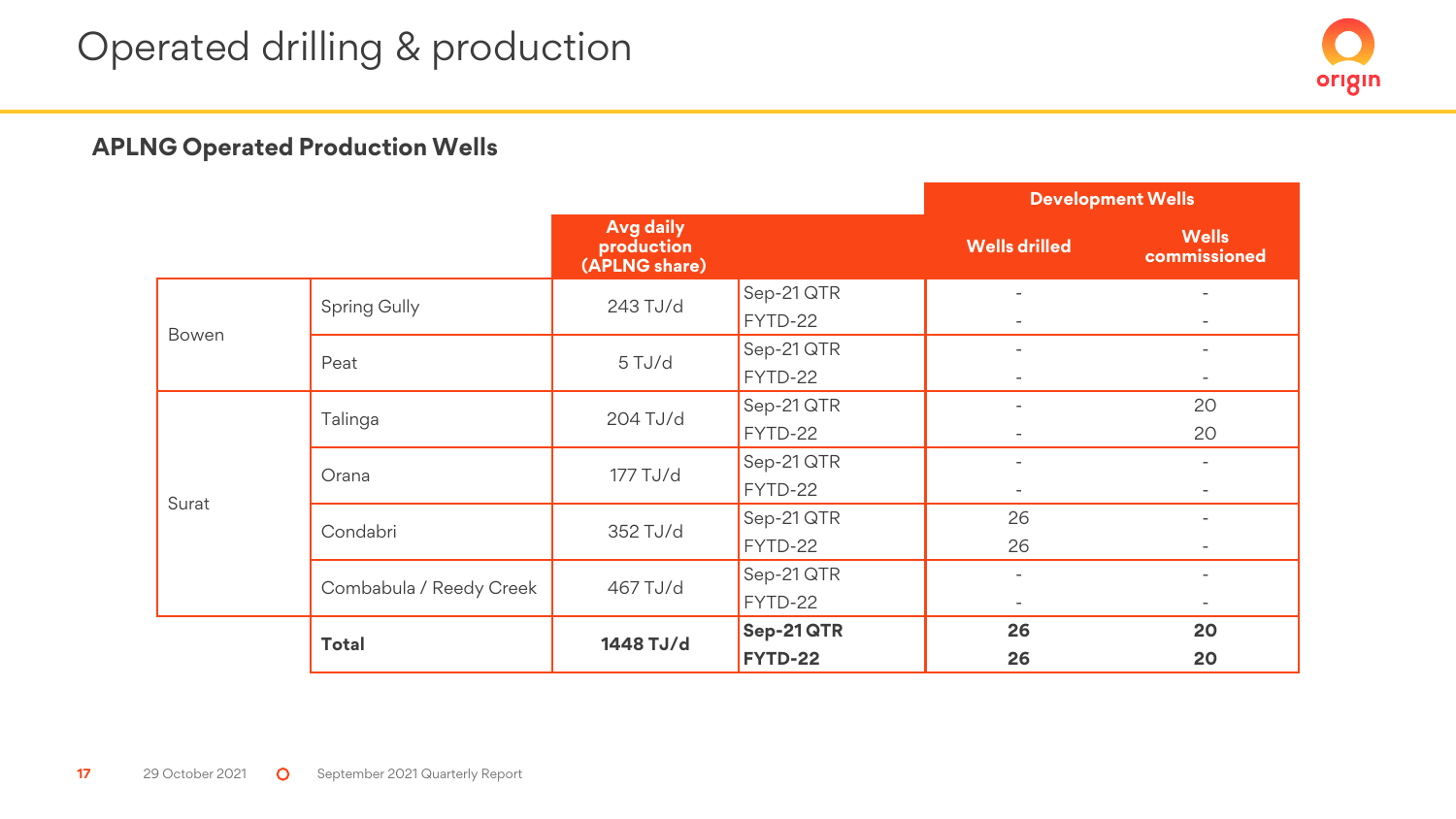## APLNG uses of gas – APLNG 100%

| Uses of gas               | <b>Units</b> | Sep-21QTR | $Jun-21 QTR$ | % Change | Sep-20 QTR | % Change |
|---------------------------|--------------|-----------|--------------|----------|------------|----------|
| LNG feed gas              |              | 121.7     | 136.5        | (11%)    | 119.7      | 2%       |
| Domestic sales            |              | 56.7      | 42.2         | 34%      | 41.7       | 36%      |
| Total uses of natural gas | PJ           | 178.4     | 178.7        | (0%)     | 161.5      | 10%      |

| <b>LNG</b>                    | <b>Units</b> | Sep-21QTR | $Jun-21 QTR$ | % Change | Sep-20 QTR | % Change |
|-------------------------------|--------------|-----------|--------------|----------|------------|----------|
| LNG production                | kt           | 2,030.3   | 2,284.7      | (11%)    | 2.002.2    | 1%       |
| Changes in LNG inventory      | kt           | (18.9)    | 15.6         | (221%)   | 6.1        | (410%)   |
| <b>Total LNG sales volume</b> | kt           | 2.011.4   | 2.300.4      | (13%)    | 2.008.3    | $O\%$    |
| <b>LNG cargos sold</b>        |              | 29        | 33           | (12%)    | 29         | $O\%$    |

| APLNG commodity revenue | <b>Units</b> | Sep-21QTR \ | $Jun-21QTR$ | % Change | Sep-20 QTR | % Change |
|-------------------------|--------------|-------------|-------------|----------|------------|----------|
| LNG                     | \$m          | 1.304.6     | 1.133.8     | 15%      | 859.5      | 52%      |
| Domestic gas            | \$m          | 385.4       | 219.8       | 75%      | 137.5      | 180%     |
| Total commodity revenue | Տm           | 1,689.9     | 1.353.5     | 25%      | 997.0      | 69%      |

| <b>Sales - APLNG average realised prices</b> | <b>Units</b>  | Sep-21QTR \ | $Jun-21 QTR$ | % Change | Sep-20 QTR | % Change |
|----------------------------------------------|---------------|-------------|--------------|----------|------------|----------|
| <b>LNG</b>                                   | $\frac{f}{g}$ | 11.71       | 8.90         | 32%      | 7.73       | 51%      |
| Domestic Gas                                 | $\frac{f}{g}$ | 6.79        | 5.21         | 30%      | 3.30       | 106%     |
| Average commodity price                      | \$/GJ         | 10.05       | 7.98         | 26%      | 6.52       | 54%      |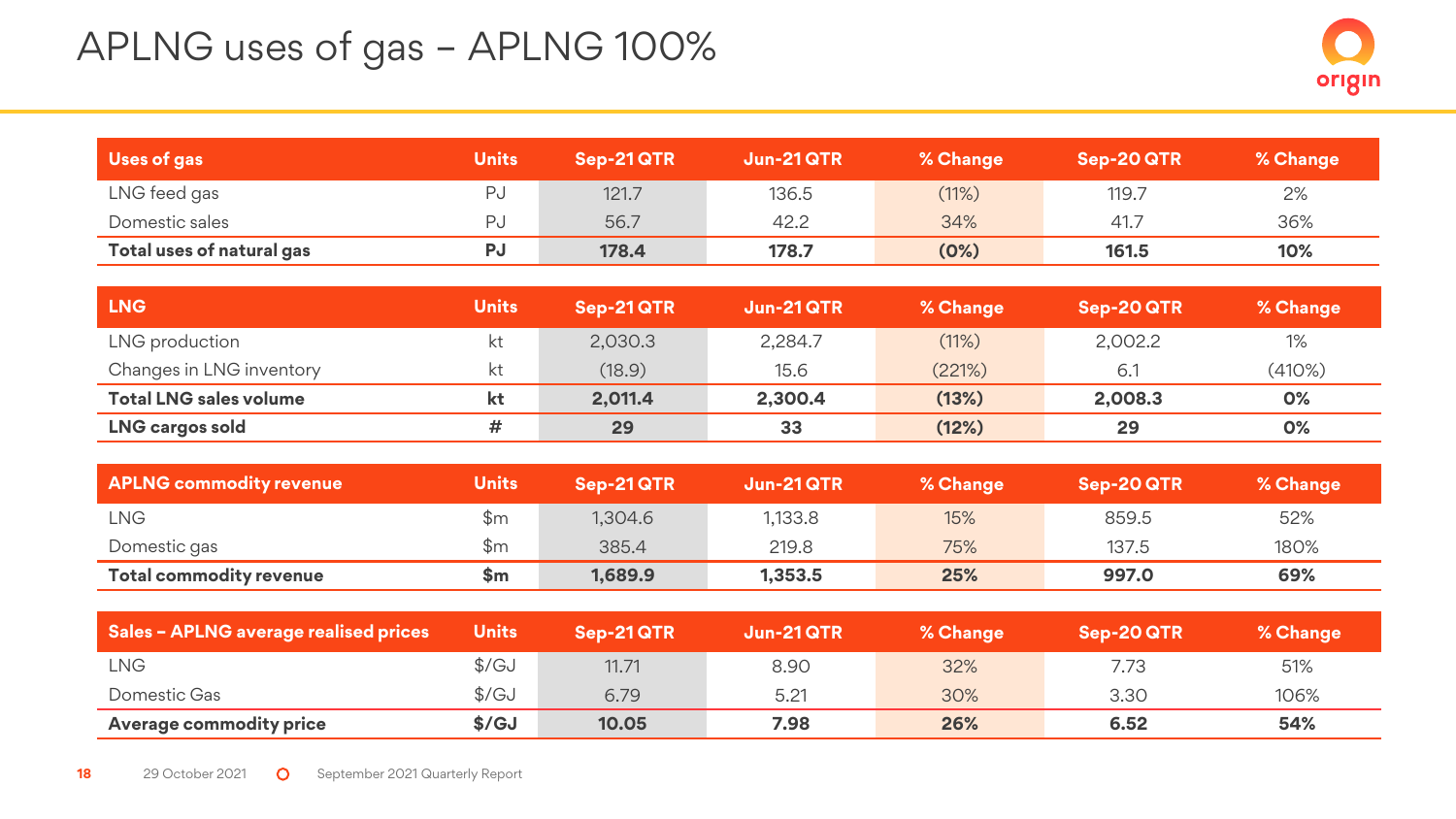## Integrated Gas – Origin share<sup>1</sup>

| <b>APLNG (ORG share)</b>     | <b>Unit</b>       | Sep-21QTR | <b>Jun-21 QTR</b> | % Change | Sep-20 QTR | % Change |
|------------------------------|-------------------|-----------|-------------------|----------|------------|----------|
| Total production (ORG share) | PJ                | 65.1      | 64.7              | $1\%$    | 64.2       | $1\%$    |
| Total sales (ORG share)      | PJ                | 63.1      | 63.6              | (1%)     | 57.4       | 10%      |
| LNG (ORG share)              |                   |           |                   |          |            |          |
| Production                   | kt                | 761.4     | 856.8             | (11%)    | 750.8      | 1%       |
| Sales                        | kt                | 754.3     | 862.6             | (13%)    | 753.1      | $O\%$    |
| Commodity revenue            | $\mathsf{\$m}$    | 489.2     | 425.2             | 15%      | 322.3      | 52%      |
| Average realised price       | US\$/mmbtu        | 9.09      | 7.23              | 26%      | 5.81       | 56%      |
| Domestic gas (ORG share)     |                   |           |                   |          |            |          |
| Sales                        | PJ                | 21.3      | 15.8              | 35%      | 15.6       | 36%      |
| Commodity revenue            | $\mathsf{Sm}$     | 144.5     | 82.4              | 75%      | 51.6       | 180%     |
| Average realised price       | $\frac{1}{2}$ /GJ | 6.79      | 5.21              | 30%      | 3.30       | 106%     |

| Integrated Gas Other                          | Unit           | Sep-21 QTR | Jun-21 QTR | % Change | Sep-20 QTR | % Change |
|-----------------------------------------------|----------------|------------|------------|----------|------------|----------|
| Origin only capex                             |                |            |            |          |            |          |
| Capex                                         | $\mathbb{S}$ m |            | 3          | (33%)    |            | (33%)    |
| E&A                                           | $\mathsf{Sm}$  | 21         | 10         | 110%     |            | 91%      |
| Origin oil hedging and LNG trading            |                |            |            |          |            |          |
| Hedge premium expense                         | \$m            |            | (3.0)      | n/a      | -          | n/a      |
| Gain / (Loss) on oil hedging                  | $\mathsf{Sm}$  | (26.4)     | 2.1        | (1357%)  | 43.2       | (161%)   |
| Gain / (Loss) on LNG trading                  | $\mathbb{S}$ m | (20.5)     | (10.6)     | 93%      | (9.9)      | 107%     |
| Total oil hedging and LNG trading gain/(loss) | $\mathsf{Sm}$  | (46.9)     | (11.5)     | 308%     | 33.3       | (241%)   |

• Hedging and LNG trading losses increased quarter-on-quarter driven by higher commodity prices

1) Origin share presented within this report represents 37.5% of APLNG. On 24 October 2021, Origin announced an agreement for the sale of 10% of APLNG to EIG Partners for \$2.12 billion. On completion of the sale Origin's share of APLNG will be 27.5%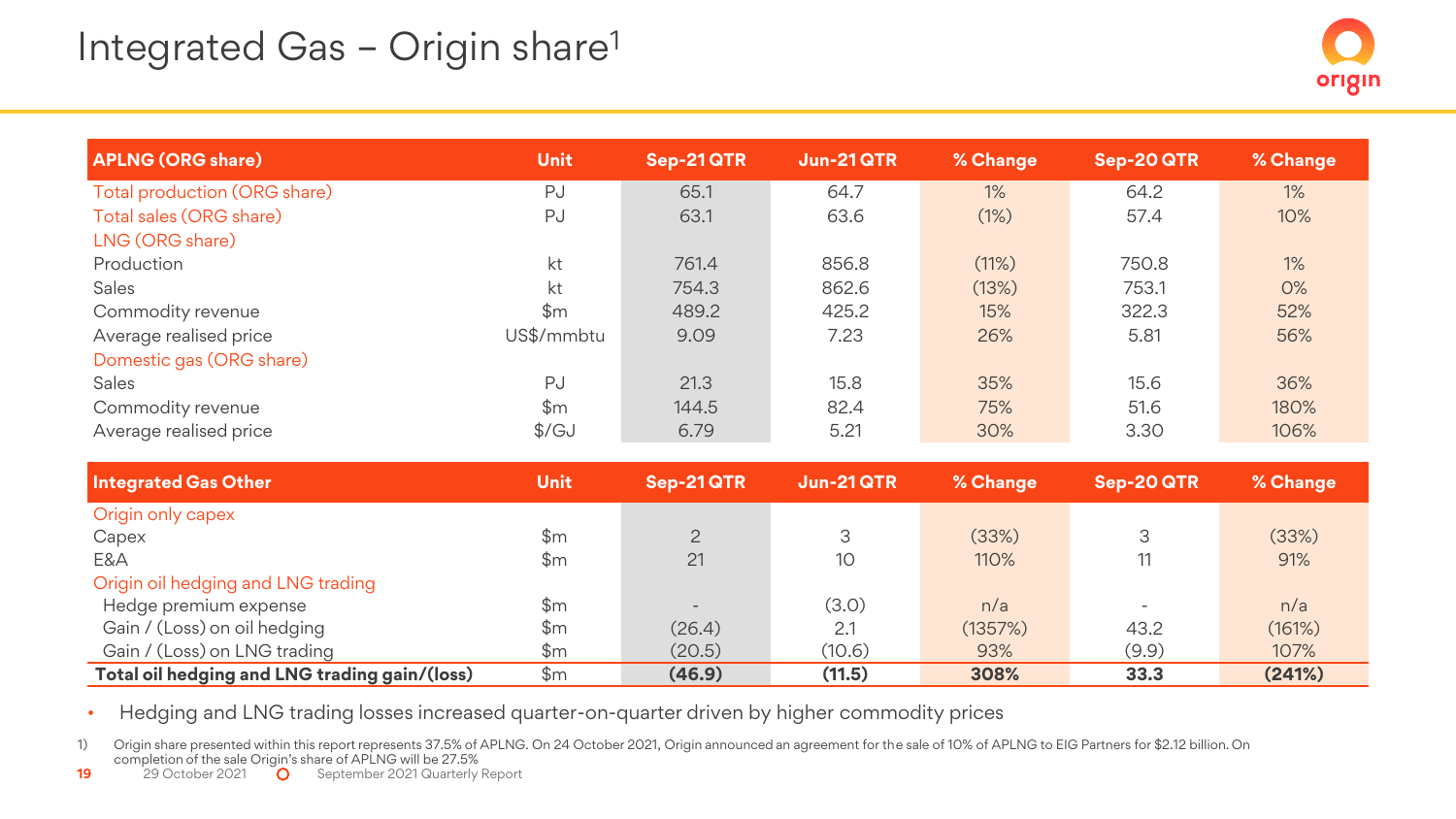|                                   | Unit | <b>Sep-21</b> | $Jun-21$ | % Change | $Sep-20$ | % Change |
|-----------------------------------|------|---------------|----------|----------|----------|----------|
| Sales volumes                     |      |               |          |          |          |          |
| Electricity - Retail              | TWh  | 4.6           | 4.2      | 8%       | 4.6      | $O\%$    |
| Electricity - Business            | TWh  | 4.3           | 4.3      | $O\%$    | 4.1      | 6%       |
| Natural gas - Retail              | PJ   | 17.5          | 14.7     | 19%      | 17.5     | $O\%$    |
| Natural gas - Business            | PJ   | 36.6          | 33.9     | 8%       | 42.7     | (14%)    |
| Natural gas - Internal generation | PJ   | 13.0          | 10.5     | 23%      | 11.8     | 10%      |
| Capex                             | \$m  | 77            | 74       | 4%       | 56       | 38%      |
| Investments                       | \$m  | 189           | 8        | n/m      |          | n/m      |

#### Electricity sales volume (TWh)

|                           | Sep-21QTR     |                 |        | Jun-21QTR       |               | Sep-20 QTR      |
|---------------------------|---------------|-----------------|--------|-----------------|---------------|-----------------|
| <b>Volumes sold (TWh)</b> | <b>Retail</b> | <b>Business</b> | Retail | <b>Business</b> | <b>Retail</b> | <b>Business</b> |
| New South Wales           | 2.3           | 1.9             | 2.7    | 2.2             | 2.4           | 2.0             |
| Queensland                | 1.1           | 0.9             | 1.0    | 0.9             |               | O.8             |
| Victoria                  | 0.8           | 1.1             | 0.8    | 0.8             | O.8           | O.8             |
| South Australia           | 0.4           | 0.5             | O.4    | 0.4             | O.3           | O.4             |
| <b>Total volumes sold</b> | 4.60          | 4.32            | 4.24   | 4.32            | 4.60          | 4.09            |

#### Natural Gas sales volume (PJ)

|                             |               | Sep-21 QTR      | Jun-21 QTR    |                 | Sep-20 QTR    |                 |
|-----------------------------|---------------|-----------------|---------------|-----------------|---------------|-----------------|
| <b>Volumes sold (PJ)</b>    | <b>Retail</b> | <b>Business</b> | <b>Retail</b> | <b>Business</b> | <b>Retail</b> | <b>Business</b> |
| New South Wales             | 4.6           | 5.1             | 3.9           | 5.2             | 4.2           | 7.7             |
| Queensland                  | 0.8           | 14.9            | O.9           | 14.0            | 1.1           | 14.5            |
| Victoria                    | 10.0          | 13.7            | 8.4           | 11.8            | 10.1          | 17.8            |
| South Australia             | 2.1           | 3.0             | 1.6           | 2.8             | 2.2           | 2.7             |
| External volumes sold       | 17.5          | 36.6            | 14.7          | 33.9            | 17.5          | 42.7            |
| Internal sales (generation) | 13.0          |                 | 10.5          |                 |               | 11.8            |
| <b>Total volumes sold</b>   | 67.1          |                 | 59.1          |                 | 72.0          |                 |

20 29 October 2021 **O** September 2021 Quarterly Report